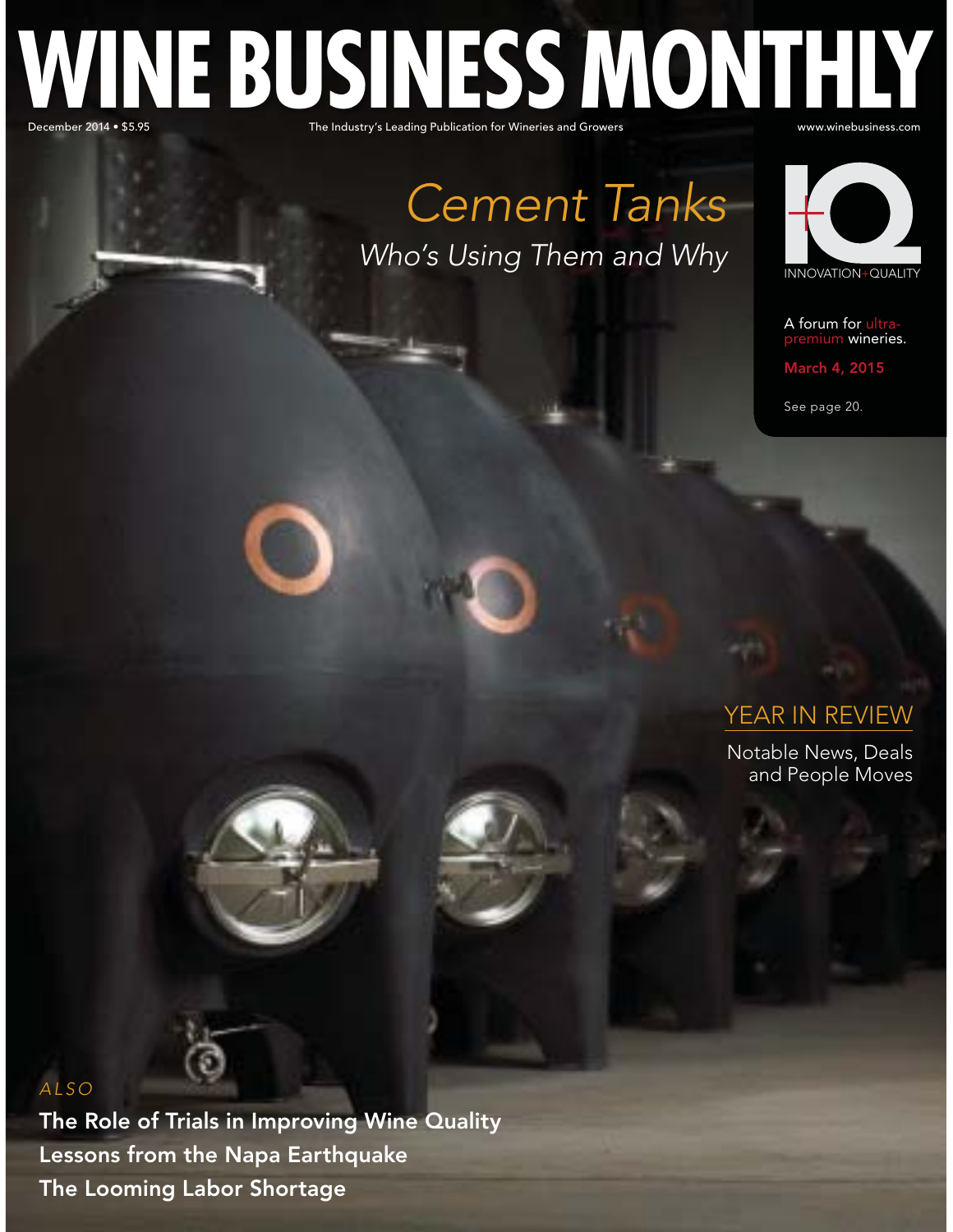

# THE RANCH

## Everything you need to make your very best.

RANCHWINERY.COM ST. HELENA, CA. 707.963.4520

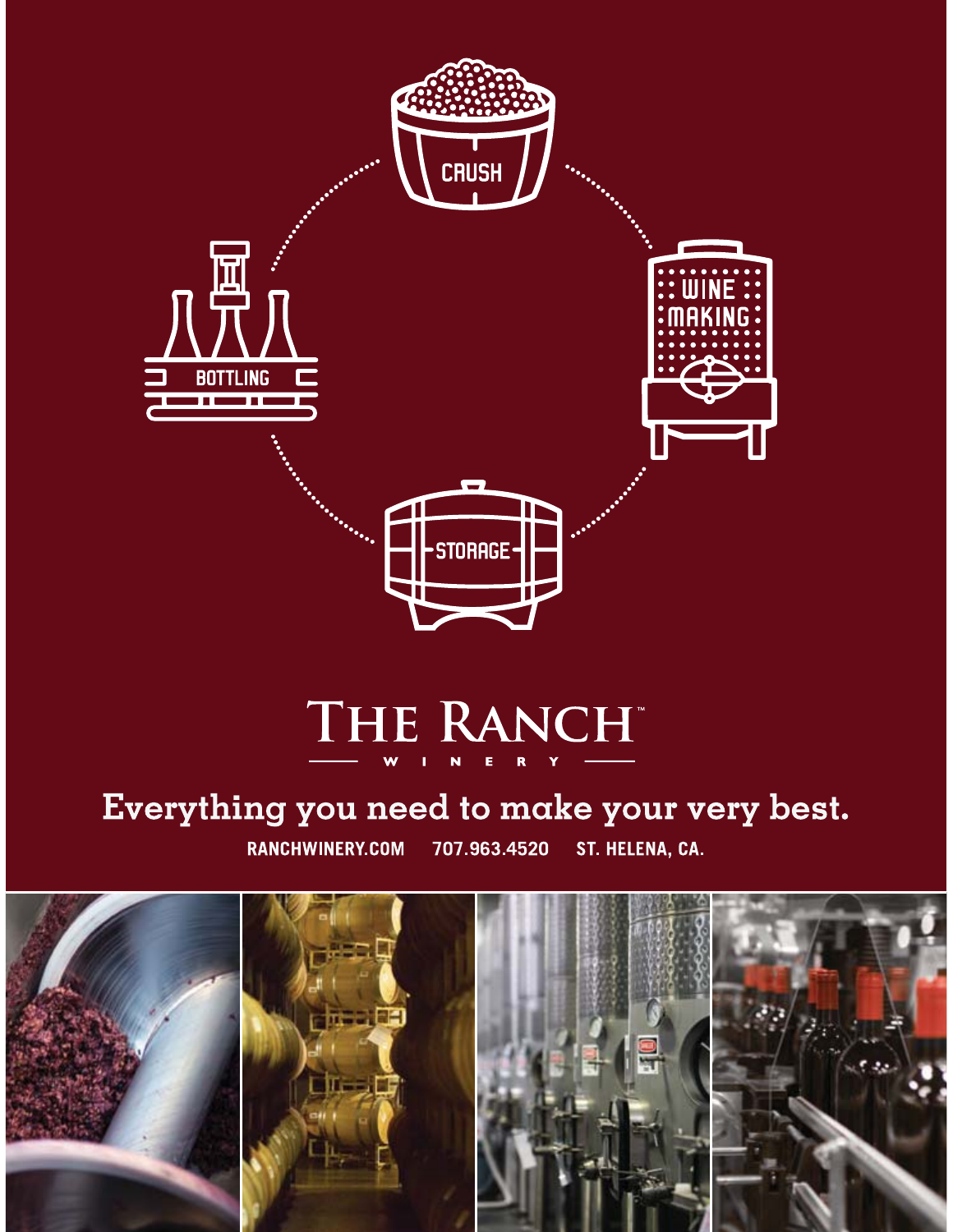

# THE FINEST WINES DESERVE THE FINEST CORK

Your passion is making great wine, and our passion is delivering the best natural cork. With over 30 years of experience using state-of-the-art processing techniques and rigorous quality control procedures we have earned the trust of the most prominent wineries in North America.

NAPA, CALIFORNIA | 707 258 3930 | PORTOCORK.COM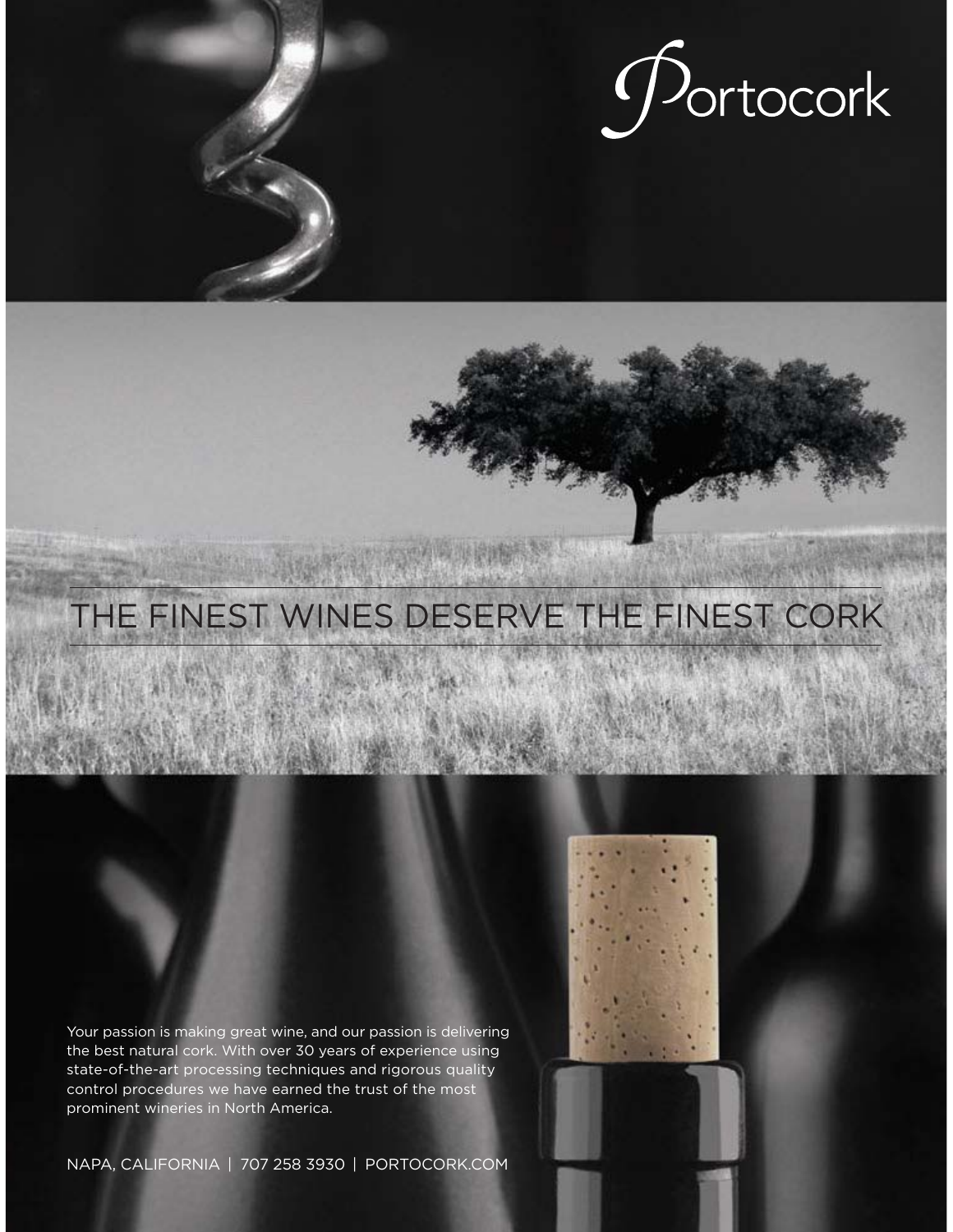## month in review

# acemio 2014

## 2014 in Review, and Onward

AS THIS ISSUE OF *WBM* heads out to subscribers, the grapes are in, the fermentations are bubbling along, and the year is winding to a close. As they catch their breath, winemakers here on the West Coast are talking about one of the earliest and largest harvests on record, and about the outstanding quality. They really mean it, too.

As we often do at this time in *Wine Business Monthly*, we've paused to reflect on the year's milestones while looking ahead to the future. Inside you'll find a recap of the years' key wine business headlines with key people moves, along with a review of significant transactions and macro-trends shaping the tightening agricultural labor market.

The year saw a huge earthquake hit the Napa/Sonoma area, and this issue includes an article reviewing some of the lessons learned, lessons that really just need to be re-learned, or at least lessons that bear repeating.

This issue also includes a look at this trend that's going on with winemakers using concrete fermenters, and an article about bench-top labelers—the kind that smaller wineries, i.e., most wineries, can afford. Winemakers like the results they're getting from those concrete fermenters, even if they aren't quite sure why.

Winemaking is about the pursuit of quality and one way winemakers improve quality is by experimenting and trying new things. Doing this in a systematic way is called a trial. One article in this issue reflects on how winemaking trials are an embodiment of the pursuit of quality and includes tips for making winemaking trials more meaningful.

California experienced a third year of one of its worst droughts in the past century. It was a watershed year, the year that the state passed a sweeping law addressing groundwater regulation. As this issue heads off to subscribers, voters are poised to decide the fate of a proposed \$7.5 billion California water bond. An article in this issue summarizing findings of our 2014 Vineyard



Survey shows that 65 percent of vineyards get their water via wells. Most growers still aren't using flow meters to monitor water use in their vineyards, but their use is growing and should continue to with the impending new groundwater regulations.

As 2014 comes to a close, the industry seems to be in an interesting position in terms of supply. One might think a third record-sized harvest in a row would create a state of "oversupply" but many are hedging their bets. The supply of grapes and bulk wine out there seems to be relatively balanced, in part because of a perception that the 2015 harvest could come up short if the California drought continues unabated.

Here's to improving wine quality, embracing the future and to more rain!

*– Cyril Penn, editor*

#### **WINE BUSINESS MONTHLY**

December 2014 • Volume XXI No. 12

EDITOR Cyril Penn

SENIOR TECHNICAL EDITOR Curtis Phillips

> MANAGING EDITOR Rachel Nichols

ASSISTANT EDITOR Erin Guenther STAFF WRITER

Bill Pregler COPY EDITOR

Paula Whiteside EDITOR AT LARGE

Lisa Shara Hall **CONTRIBUTORS** 

Rich Anderson Diane E. Charlton Lance Cutler Paul Franson Mark Greenspan Cody Jennings Michael S. Lasky Andy Perdue Eric Stern J. Edward Taylor William Vyenielo

David E. Weslow Mario Zepponi PRODUCTION & DESIGN

Scott Summers

PRESIDENT & PUBLISHER Eric Jorgensen ASSOCIATE PUBLISHER Tamara Leon

#### ADVERTISING

Advertising Account Executives Kathleen Daley Susan Keechler

> Classifieds Jacki Kardum **ADMINISTRATION**

Vice President – Data Management Lynne Skinner

> Circulation Liesl Stevenson

Operations Manager Melissa Beasley

Office Manager/Customer Service Jacki Kardum

> CHAIRMAN Hugh Tietjen PUBLISHING CONSULTANT Ken Koppel

For editorial or advertising inquiries, call 707-940-3920 or email info@winebusiness.com

For subscriptions, call 800-895-9463.

#### Copyright 2014

Wine Communications Group, Inc. Short passages can be quoted without permission but only if the information is attributed to Wine Business Monthly.

Wine Business Monthly is distributed through an audited circulation.

Those interested in subscribing for \$39/year, or \$58 for 2 years, call 800-895-9463 or subscribe online at www.winebusiness.com. You may also fill out the card in this magazine and send it in.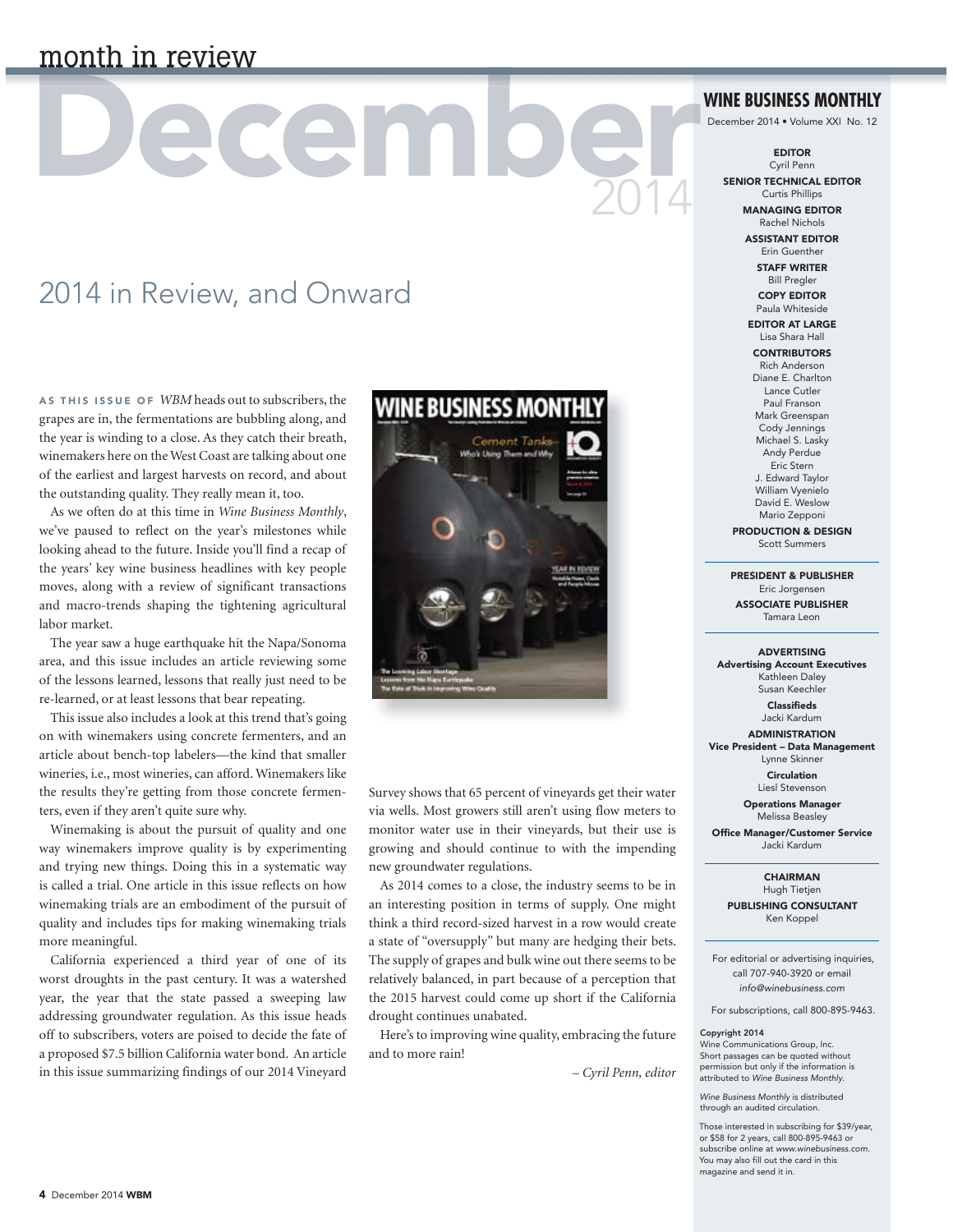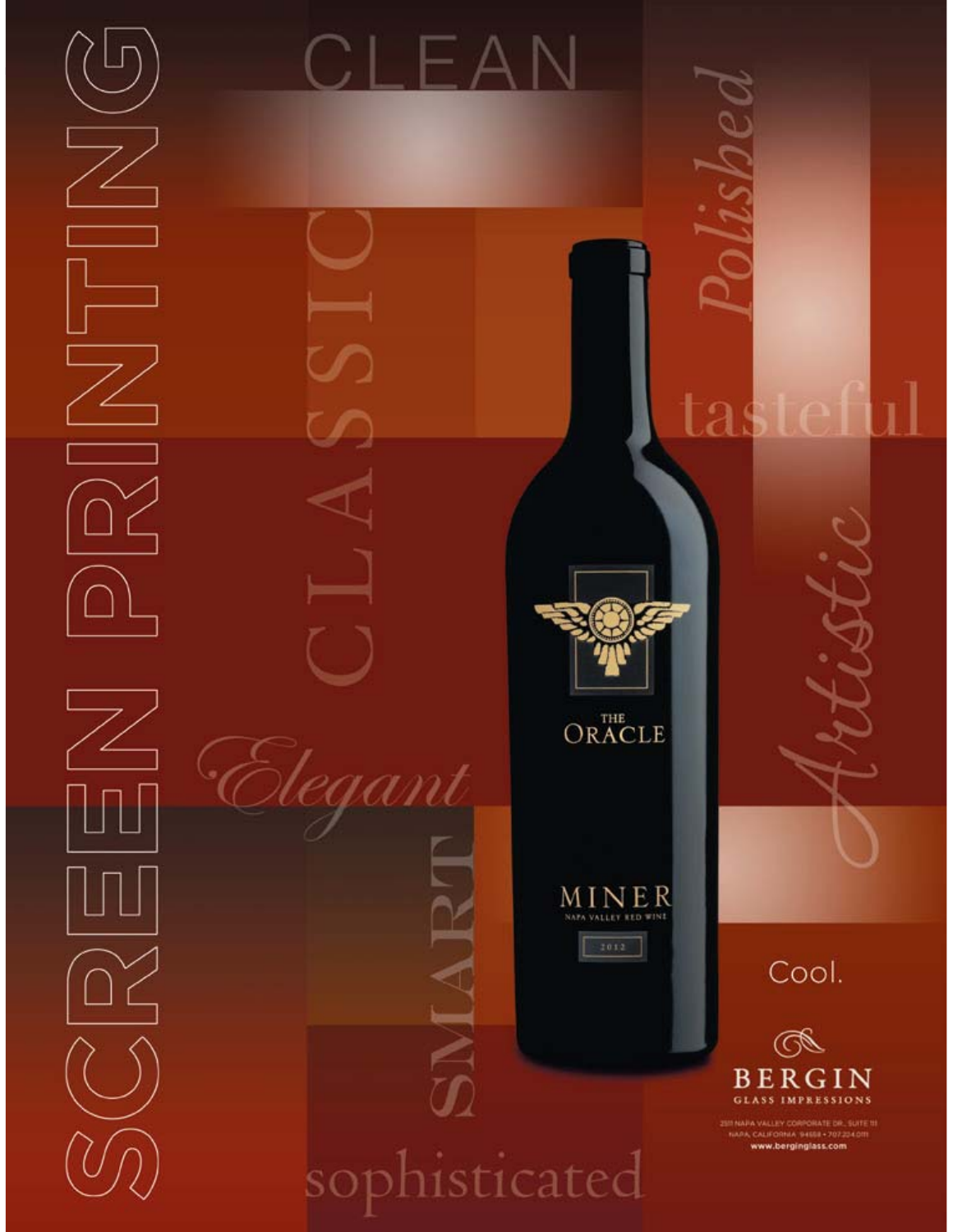## 2014 YEAR IN REVIEW

Top News Stories. . . . . . . . . . . . . . . . . . . . . . . . .10

Top Deals and Trends in Transactions . . . . . . . .14 Acquisition interest from international beverage companies continues while mid-sized private wine companies remain active in making brand and winery investments.

Mario Zepponi and Cody Jennings

Top People Moves. . . . . . . . . . . . . . . . . . . . . . . .22

Insight & Opinion:

Adjusting to an Era of Farm Labor Scarcity. . . .28 J. Edward Taylor and Diane E. Charlton

## winemaking



The following topics will be featured at the forum for ultra-premium wineries March 4, 2015

INNOVATION+QUALITY

Concrete Tanks............................. 34 Winemakers discuss the advantages of concrete tanks and how it affects wine quality Lance Cutler

#### **Case Study:**

Optical Sorter Helps Washington's Columbia Crest Winery Build Reserve Program . . . . . . . . 40 Andy Perdue

The Trials of Winemaking .................. 44 Experimental winemaking is good winemaking. Curtis Phillips

#### **Product Review:** Bench-top Labelers . . . . . . . . 46

Hand or semi-automatic bottling solutions for small- to medium-sized producers Eric Stern

### **departments**

| what's cool: Fiber Reinforced Plastic (FRP) in the Cellar 32           |
|------------------------------------------------------------------------|
|                                                                        |
|                                                                        |
|                                                                        |
|                                                                        |
| David Munkanand wis analyse lease Hause Viscousels, Canana, California |

David Munksgard, winemaker, Iron Horse Vineyards, Sonoma, California

## grape growing



#### **2014 Vineyard Survey Report:** Water Use in Vineyards. . . . . . . . . . 50 Heavy use of groundwater points to need for conservation Mark Greenspan

The Progress of the Robotic Pruner . . . . . . . . . 56 Field tests continue and software improves but more investment from the industry is needed. Michael S. Lasky

## sales & marketing g



Wineries Stand to Profit From the Emerging Hard Cider Sales Explosion . . 58 Michael S. Lasky



**Retail Sales** Sparkling Wine Sales Increase Thanks to Strong Import Growth ..... 64

## technology & business

Domestic total wine sales up 4.5 percent

#### Lenders Optimistic Despite Drought,

High Vineyard Prices ...................... 68 Survey of wine industry lenders shows that most think times couldn't be better for most grape growers, whether independent or owned by a winery. Paul Franson

#### 11 Ways to Build Your Winery Business Value and Prepare for a Transaction ............. 74

Rich Anderson and William Vyenielo



#### **Napa Earthquake:**

What the Wine Industry Learned . . . 76 Four-barrel stacking and strapping down the top tier are the most effective ways to prevent damage. Paul Franson

#### Understanding the Mobile Movement . . . . . . 82

As more information about mobile usage habits becomes available, businesses are starting to become more savvy in their marketing efforts. Erin Guenther

#### Preparing for .Wine and .Vin . . . . . . . . . . . . . . 84 David E. Weslow

Front Cover photo: Lionel Trudel. Okanagan Crush Pad. design: Scott Summers

Wine Business Monthly (ISSN 1075-7058) is published monthly by Wine Communications Group, Inc., 110 W Napa St., Sonoma, CA 95476. Subscriptior rates are \$39 for domestic; US\$49 for Canadian and US\$89 for foreign subscribers. Periodicals Postage Paid at Sonoma, CA, and at additional mailing offices.<br>POSTMASTER: Send address changes to: Wine Business Monthly, PO Bo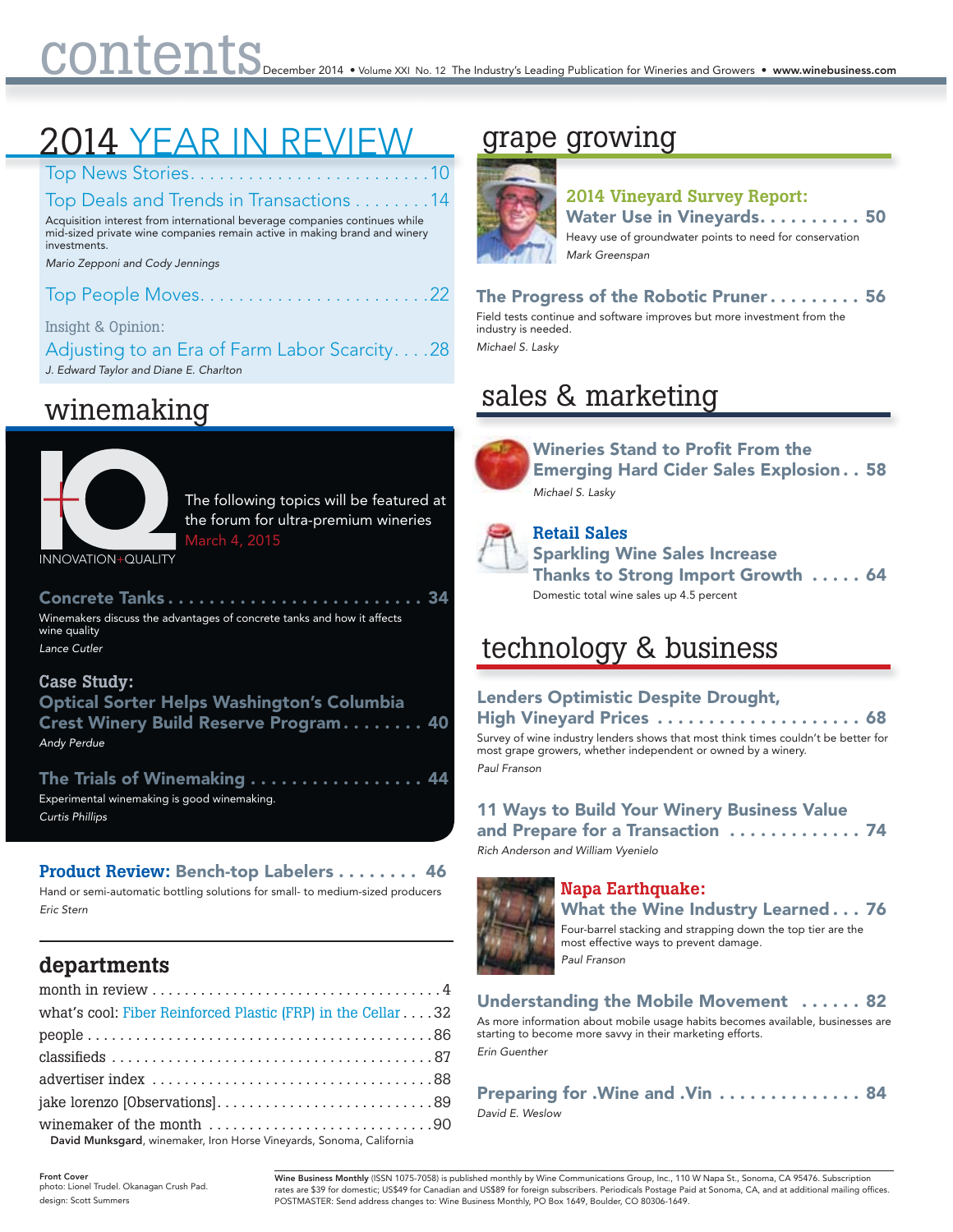### 2014 YEAR IN REVIEW

## **Insight & Opinion:** Adjusting to an Era of Farm Labor Scarcit

J. Edward Taylor and Diane E. Charlton

J. Edward Taylor is a professor of Agricultural and Resource Economics at the University of California, Davis. His specialties are international development, farm labor and immigration.

Diane E. Charlton is a doctoral candidate in Agricultural and Resource Economics at the University of California, Davis. Her thesis is on international migration and farm labor.

*workers did in the last century. The end of farm labor abundance means longterm changes for wine producers. Increasingly, being competitive in the wine industry will require mechanizing the most labor-intensive tasks and taking steps to secure access to a smaller, more loyal and more skilled workforce.*

OVERWHELMINGLY, THE HIRED WORKERS on United States farms come from rural Mexico. Around 70 percent of the U.S. hired farm workforce is Mexico-born, according to the National Agricultural Worker Survey (NAWS). Fruit, vegetable and horticultural farms in the U.S. have enjoyed an extended period of farm labor abundance, with stable or decreasing real wages. Access to workers from rural Mexico has been a comparative advantage for labor-intensive agriculture in the U.S., including winegrape producers.

This era of farm labor abundance is coming to an end. Rural Mexicans especially from the younger generation—are moving out of farm work. Today, non-farm wages are the single most important source of income for rural Mexico's households.

Data from the Mexico National Rural Household Survey (Spanish acronym: ENHRUM) permit us to track a nationally representative sample of rural Mexicans into and out of farm jobs more than three decades—a total of more than 125,000 person-years of data. [*Note: A person-year of data is information on one person for one year. For example, if we had data on where each of two people worked in 2009 and 2010, that would be four (2 people x 2 years) person-years of employment data.*] The data shows a significant decrease in rural Mexicans' probability of working in agricultural jobs over



time. This includes agricultural work in the workers' home villages, in other parts of Mexico or in the U.S. The downward trend in the farm labor supply is pervasive across Mexico's five census regions (see FIGURE 1 ). Overall, we estimate that the supply of agricultural labor from rural Mexico is falling at a rate of about 0.13 percent, or 11,200 workers per year.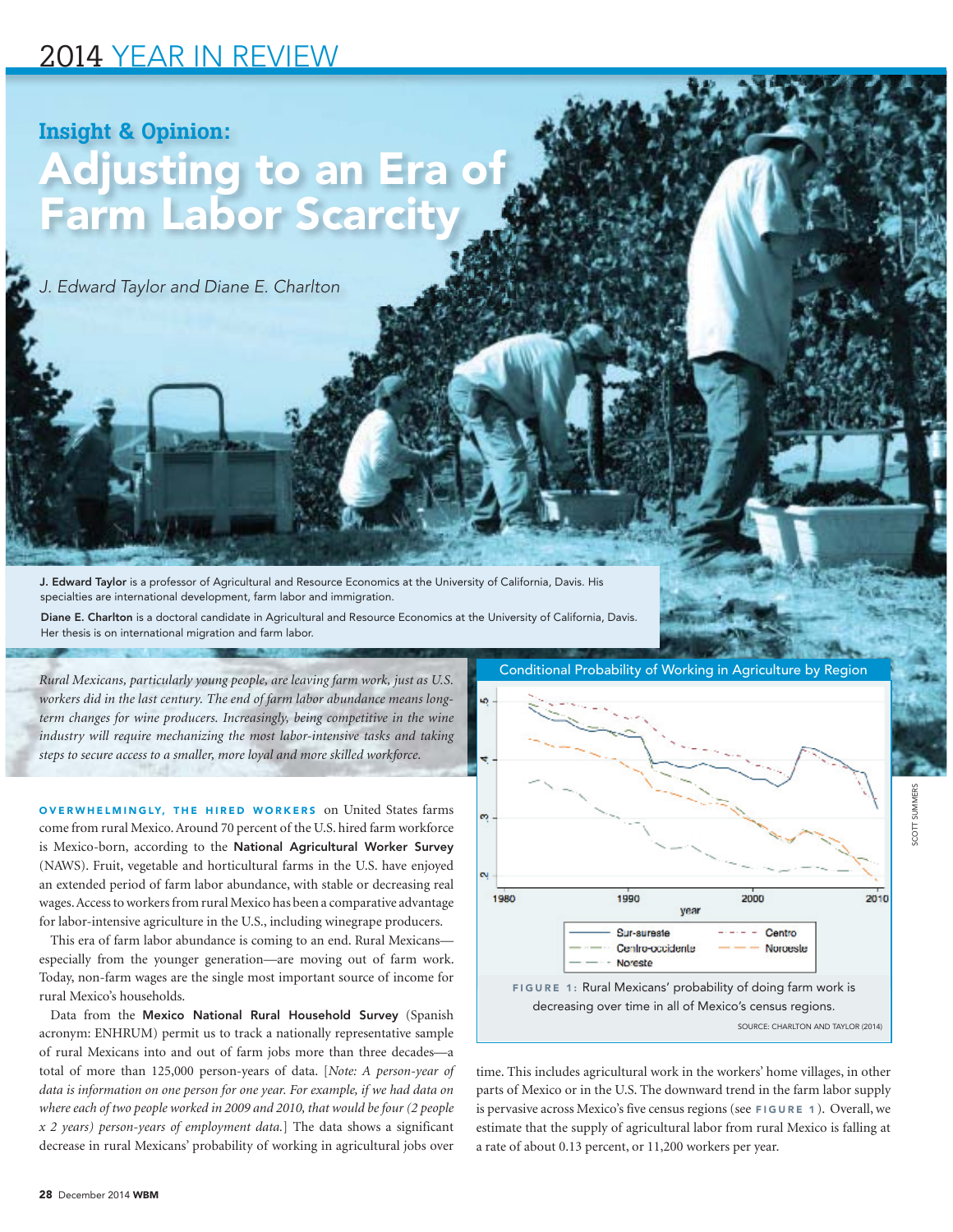

# What pairs well with your wine?

#### **Good numbers.**

ł,

We've helped wineries and vineyards strengthen their financial operations for more than 30 years.

And as the nation's largest wine-focused accounting and consulting practice, we can help you stay ahead of new regulations and gain traction in a competitive marketplace. Put our experience to work for you. The state of the state of the state of the state of the state of the state of the state of the state of the state of the state of the state of the state of the s

## MOSS-ADAMSLLP

Certified Public Accountants | Business Consultants

*Acumen. Agility. Answers.*

Audit Cost Segregation Benchmarking Wealth Services Business Succession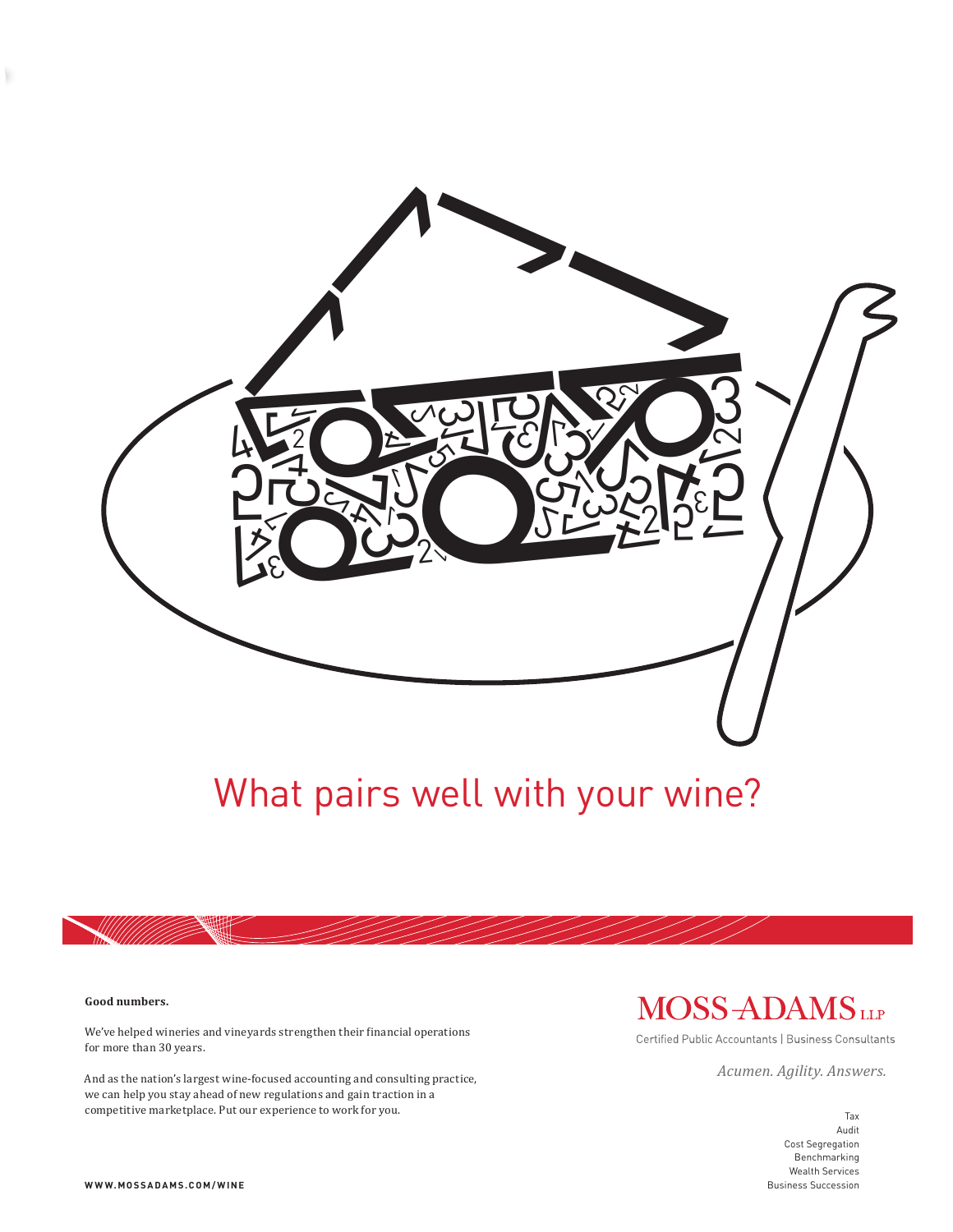## 2014 YEAR IN REVIEW

Adjusting to an Era of Farm Labor Scarcity

#### Mexico Is Not Alone

When it comes to workers moving off the farm, Mexico is no different from other countries. Worldwide, as per-capita incomes rise, people move out of farm work and into non-farm jobs. In the U.S., this process has pretty much run its course: agriculture employs less than 2 percent of the U.S. workforce, and most hired workers on U.S. farms are immigrants from Mexico. Mexico's per-capita income (adjusted for the cost of living) now exceeds \$15,000. Mexico is entering the later stages of its farm labor transition.

#### Why is This Happening?

For farmers, the billion dollar question is: "Why?" The answer to this question may tell us whether the farm workers will come back or whether they are gone for good. There are several possible reasons why Mexicans are moving off the farm, and we are using our data to test which ones are the most important.

The single largest factor appears to be job growth in Mexico's non-farm economy. It faltered during the 2007 recession but has been recovering (with ups and downs) since then. We estimate that employment in manufacturing and services pulled more than a quarter of a million rural Mexicans out of farm work between 1995 and 2010.

Not everyone can leave the farm to work in a new Honda plant in Guanajuato. In Mexico's dynamic non-farm economy, workers are younger and better educated than on the farm. A second significant factor in the shift to non-farm work has been the expansion of schools in rural Mexico. There are simply fewer low-skilled people in rural Mexico than there used to be. The data shows that the average schooling level is 4.9 years for rural Mexicans aged 50 or older but 9.7 years for people in their twenties. In Mexico, like everywhere else, nothing pulls a kid out of farm work more quickly than a little education.

All this is against a backdrop of a crashing birthrate. The average Mexican woman now has 2.05 children over her lifetime—almost the same as U.S. women. Mexico's birthrate has been falling for some time. Because of this, the growth of Mexico's working-age population is slowing down.

Slowing labor-force growth, rural education and more non-farm jobs, taken together, make it almost certain that we will not see Mexico-to-U.S. migration at levels anywhere near what they were at the turn of the millennium, and the decline in the farm labor supply will continue. Already, Mexico is both an "importer" and "exporter" of farm workers. While sending farm workers to the U.S., it brings workers in from Guatemala to work on farms in southern Mexico. The experience of the European Union shows that wages between countries do not have to reach parity in order for international migration to fall or even reverse. A four- or five-to-one wage differential can be sufficient to deter migration as long as people believe that conditions at home are getting better. In short, Mexico has passed "peak emigration."

#### The Role of Immigration Policy

Where does this leave immigration policy? A revised H-2A program could buy some time by making it easier for U.S. farmers to compete with Mexican farmers for the dwindling supply of agricultural workers. Immigration policy, however, will not change the dynamic of Mexicans moving out of farm work. Border enforcement, drug-related violence and economic conditions in the U.S. influence where Mexicans work more than whether or not they do farm work. Our data shows that intensified border enforcement increased the farm labor supply in Mexico slightly, by keeping some people from migrating to the U.S. Most immigrant workers from rural Mexico work in non-farm jobs, like construction, manufacturing, yard work or domestic care. Some who would have done non-farm work in the U.S. but could not because of increased border enforcement stayed or returned to Mexico to do farm work there. The effect of border enforcement on the farm labor supply is small compared with the pull of non-farm jobs in Mexico, the expansion of rural education and the decreasing birthrate, however.

Could we find low-skilled farmworkers somewhere else? Not in the U.S. It is well known that not even the children of farmworkers go into hired farm work. In Central America, perhaps? Guatemala is by far the largest of the Central American countries, but it is still far too small to take Mexico's place. Besides, agriculture's share of the labor force is falling more rapidly in Guatemala, Honduras and El Salvador than in Mexico. Costa Rica imports much of its farm labor from neighboring Nicaragua. The cost (not to mention political infeasibility) of importing large numbers of low-skilled workers increases progressively as one looks farther afield, say, to Asia.

#### Bidding for Farmworkers

Competing with Mexico's farms for labor is not getting any easier. After the North American Free Trade Agreement (NAFTA) took effect, Mexican farmers began investing in labor-saving capital and technologies that sharply reduced farm employment and increased farmworker productivity. This may have freed up some workers for U.S. farms. However, Mexico's labor-intensive agriculture is expanding, as evident in the produce sections of our grocery stores (particularly in winter months), and its demand for farm labor is on the rise again. When it comes to getting farm workers, it is not as simple as "we" versus "them:" More and more Mexican farms are integrated with U.S. grower-shippers. Driscoll's procures berries from U.S. and Mexican farms, synchronizing its supplies across the border and across seasons. As Mexican farmers' labor demands increase and farmworker productivity in Mexico rises, so do the wages U.S. farmers have to pay in order to induce workers to migrate northward.

#### Saving Labor, Winning Hearts

The demand for wine—like fresh fruits and vegetables—will continue to grow even if farm wages rise. The unique environments that create our high-quality wines ensure that U.S. wine production will expand, not contract, in the future. Winegrape producers, like other farmers, will have to produce more output with fewer workers. Winegrapes have an advantage over some other fruit, vegetable and horticultural crops because the harvest technology is relatively well developed and available—at a price, of course. Mechanization can dramatically reduce the seasonal labor demand as well as harvest risks. Hopefully over time new research and development will lower mechanization costs, aided by inevitable breakthroughs in information technology and robotics. The farmers who resist change should be aware that the challenges of hand-harvesting almost certainly will intensify in the future.